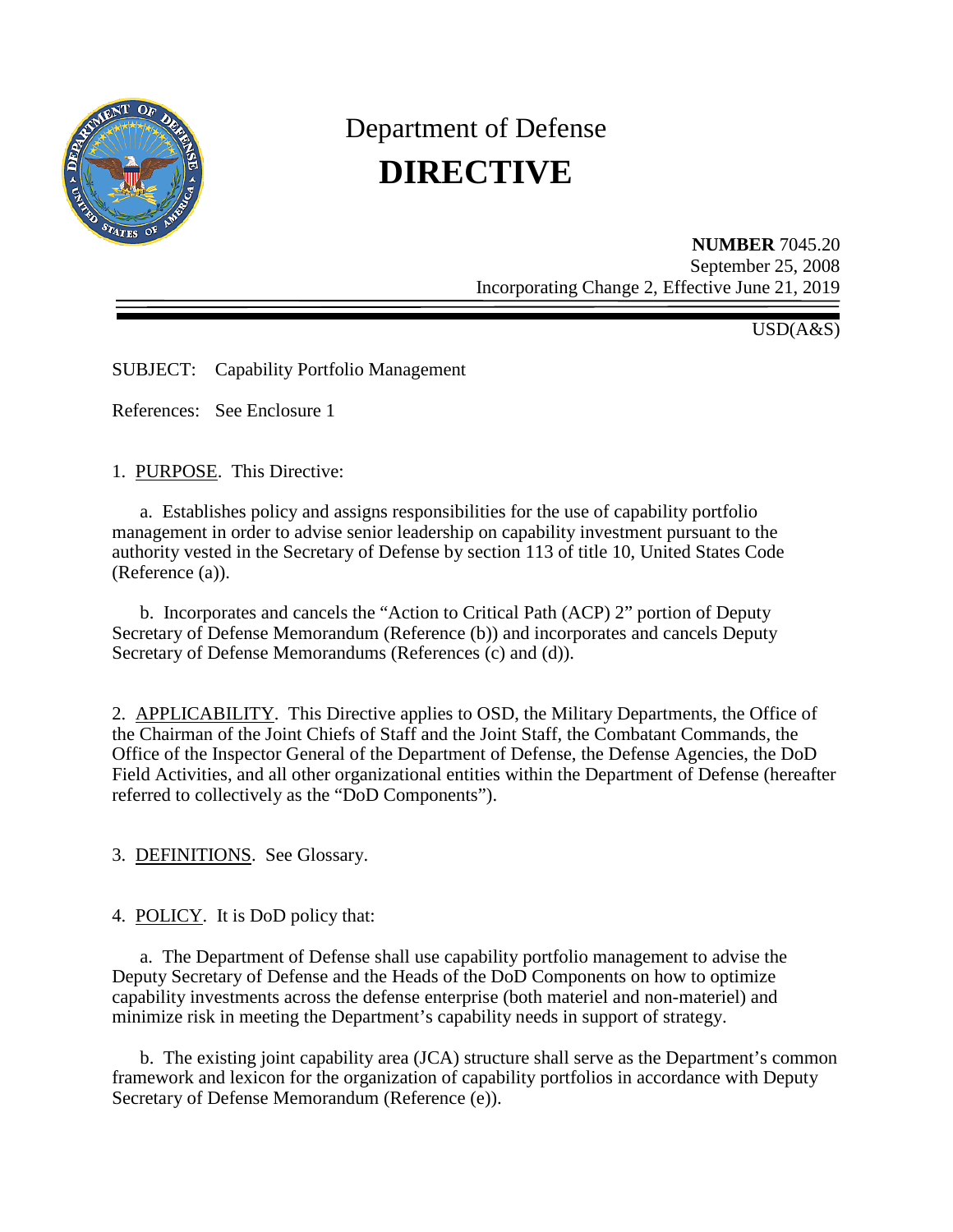c. Capability portfolios shall be managed by civilian and military Capability Portfolio Manager (CPM) co-leads designated by the Deputy Secretary of Defense. Enclosure 2 lists CPM lead officials.

d. A governance forum, currently the Deputy's Management Action Group (DMAG), shall review Capability Portfolio Strategic Plans annually and CPM recommendations as necessary and provide advice on them to the Deputy Secretary of Defense.

e. CPMs derive authority from access to the DMAG as the senior DoD proponent charged with integrating, synchronizing, and coordinating portfolio content to ensure alignment to strategic priorities and capability demand. CPMs provide cross-Component alternatives and recommendations on current and future capability needs and investments.

f. CPMs have no independent decision-making authority, shall not infringe on any existing statutory or regulatory authorities, and shall work within established coordination processes. However, to be effective, they must have access to pertinent information and processes required to advise the DAWG. To this end CPMs are afforded access to the Joint Requirements Oversight Council (JROC), Defense Acquisition Board (DAB), and other established Component forums (Reference (f)) to raise portfolio-related issues.

g. CPMs shall leverage the operational expertise of the Combatant Commands and the respective Senior Warfighter Forums (SWarFs) or other forums as appropriate to identify issues, priorities, and capability and resource mismatches (gaps, shortfalls, and redundancies).

h. CPMs shall establish or identify existing portfolio-level governance for each portfolio.

5. RESPONSIBILITIES. See Enclosure 3.

6. RELEASABILITY. **Cleared for public release**. This Directive is available at the DoD Issuances Website at https://www.whs.esd.mil/DD/.

7. SUMMARY OF CHANGE 2. The change to this issuance are administrative and update:

a. The office of primary responsibility, in accordance with an agreement between the Office of the Under Secretary of Defense for Policy and the Office of the Under Secretary of Defense for Acquisition and Sustainment.

b. The DoD Issuances Website address.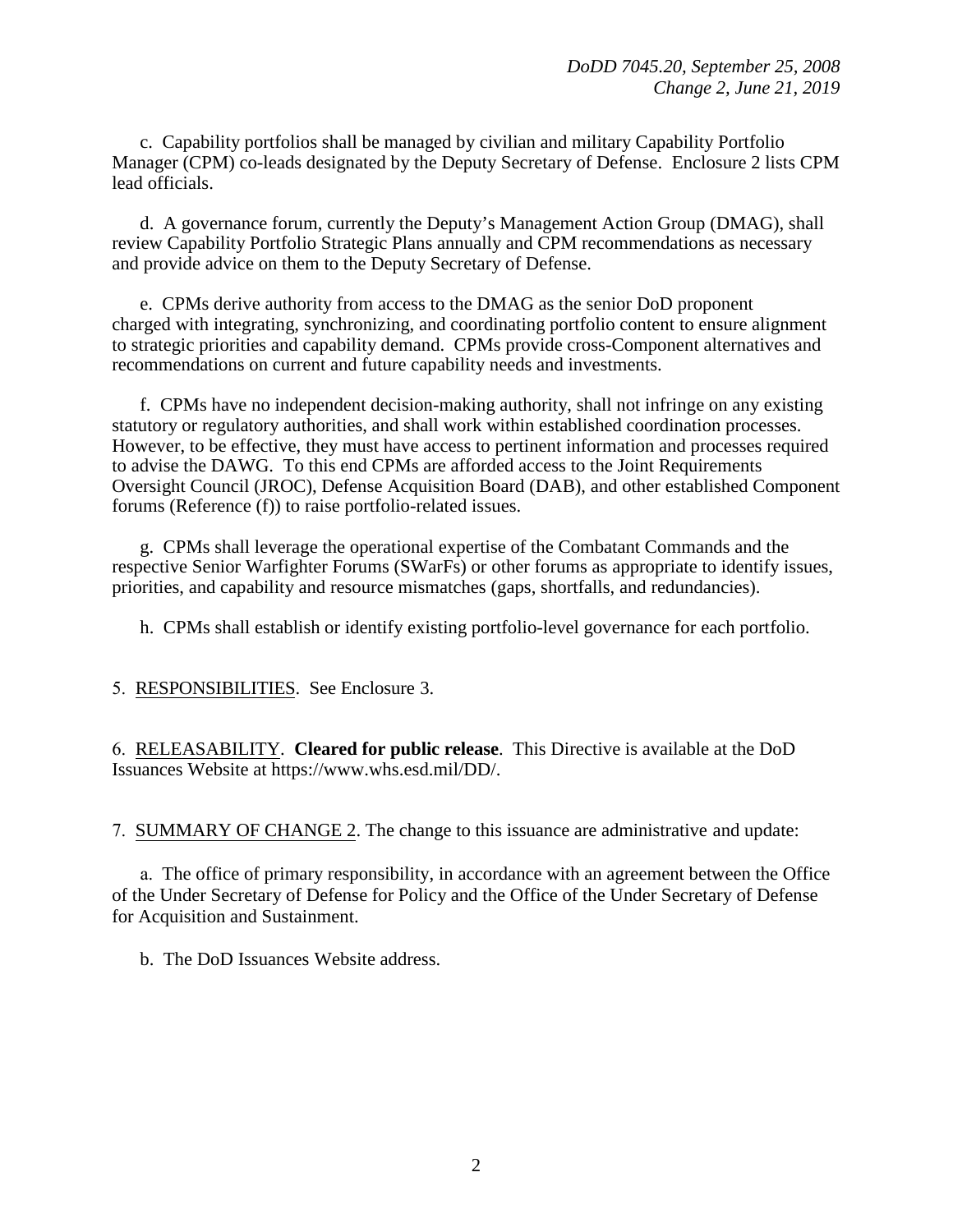*DoDD 7045.20, September 25, 2008 Change 2, June 21, 2019* 

8. EFFECTIVE DATE. This Directive is effective September 25, 2008.

K

Gordon England Deputy Secretary of Defense

Enclosures

- 1. References
- 2. Capability Portfolios and DSD Designated Leads
- 3. Responsibilities

**Glossary**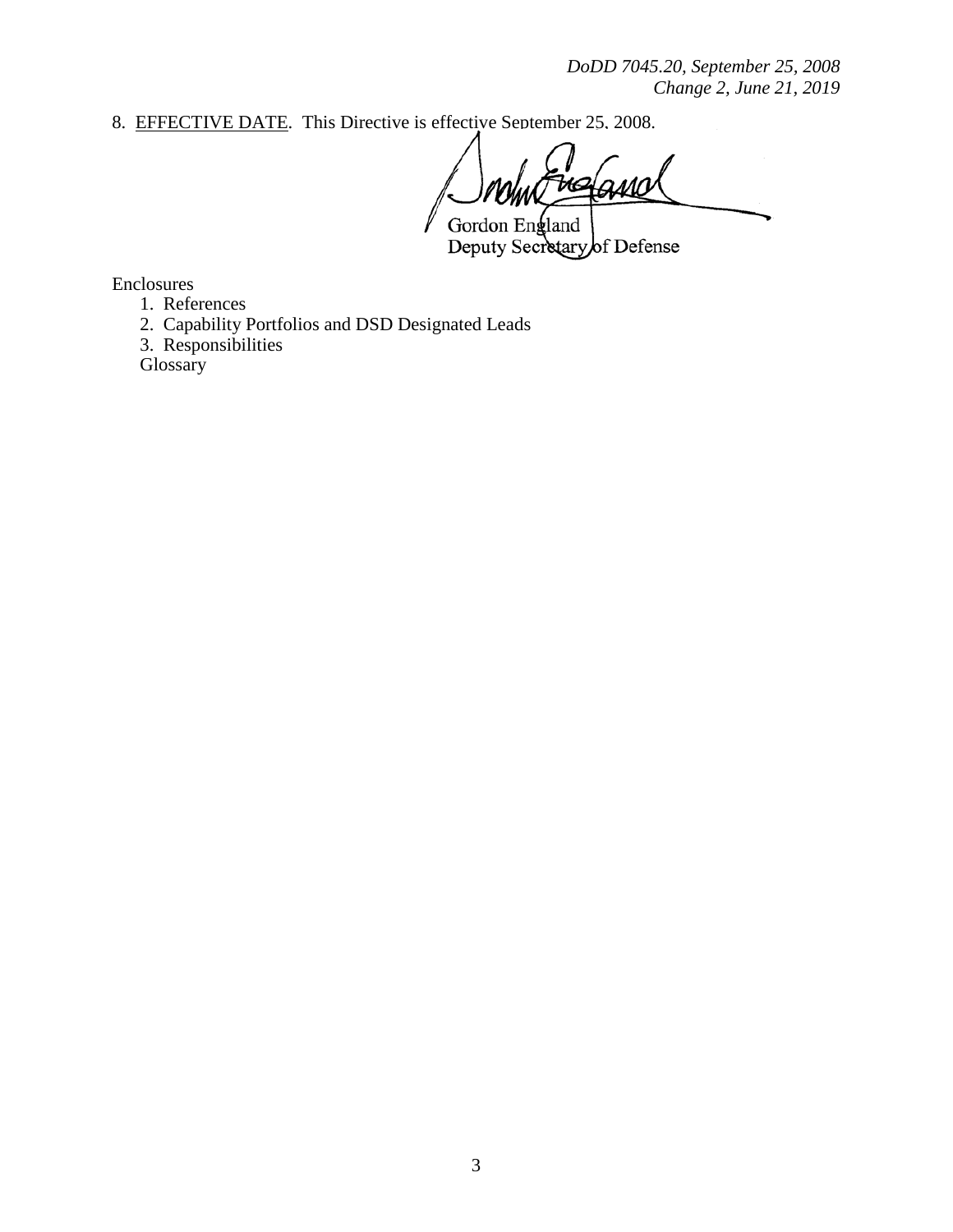# ENCLOSURE 1

#### REFERENCES

- (a) Section 113 of title 10, United States Code
- (b) "Action to Critical Path (ACP) 2" portion (hereby canceled) of attachment to Deputy Secretary of Defense Memorandum, "Institutional Reform and Governance Actions to Critical Path," March 15, 2007
- (c) Deputy Secretary of Defense Memorandum, "Capability Portfolio Management Test Case Roles, Responsibilities, Authorities, and Approaches," September 14, 2006 (hereby canceled)
- (d) Deputy Secretary of Defense Memorandum, "Capability Portfolio Management," February 7, 2008 (hereby canceled)
- (e) Deputy Secretary of Defense Memorandum, "Joint Capability Areas (JCAs)," February [1](#page-3-0)4,  $2008<sup>1</sup>$
- (f) DoD Directive 5105.79 "DoD Senior Governance Councils," May 19, 2008
- (g) "The National Defense Strategy of the United States of America," March  $2005^2$  $2005^2$
- (h) "The National Security Strategy of the United States of America," March 2006[3](#page-3-2)
- (i) "The National Military Strategy of the United States of America,"  $2004<sup>4</sup>$  $2004<sup>4</sup>$  $2004<sup>4</sup>$
- (j) "Quadrennial Defense Review Report," February 6,  $2006<sup>5</sup>$  $2006<sup>5</sup>$  $2006<sup>5</sup>$
- (k) "Guidance for the Development of the Force," April 2008
- (l) DoD Instruction 8320.03, "Unique Identification (UID) Standards for Supporting DoD Net-Centric Operations," November 4, 2015, as amended

 $\overline{a}$ 

<span id="page-3-0"></span><sup>1</sup> Available at http://www.dtic.mil/futurejointwarfare/cap\_areas.htm

<sup>&</sup>lt;sup>2</sup> Available at www.defenselink.mil/news/Apr2005/d20050408strategy.pdf

<span id="page-3-3"></span><span id="page-3-2"></span><span id="page-3-1"></span><sup>3</sup> Available at www.whitehouse.gov/nsc/nss/2006/nss2006.pdf

<sup>4</sup> Available at www.defenselink.mil/news/Mar2005/d20050318nms.pdf

<span id="page-3-4"></span><sup>5</sup> Available at http://www.defenselink.mil/qdr/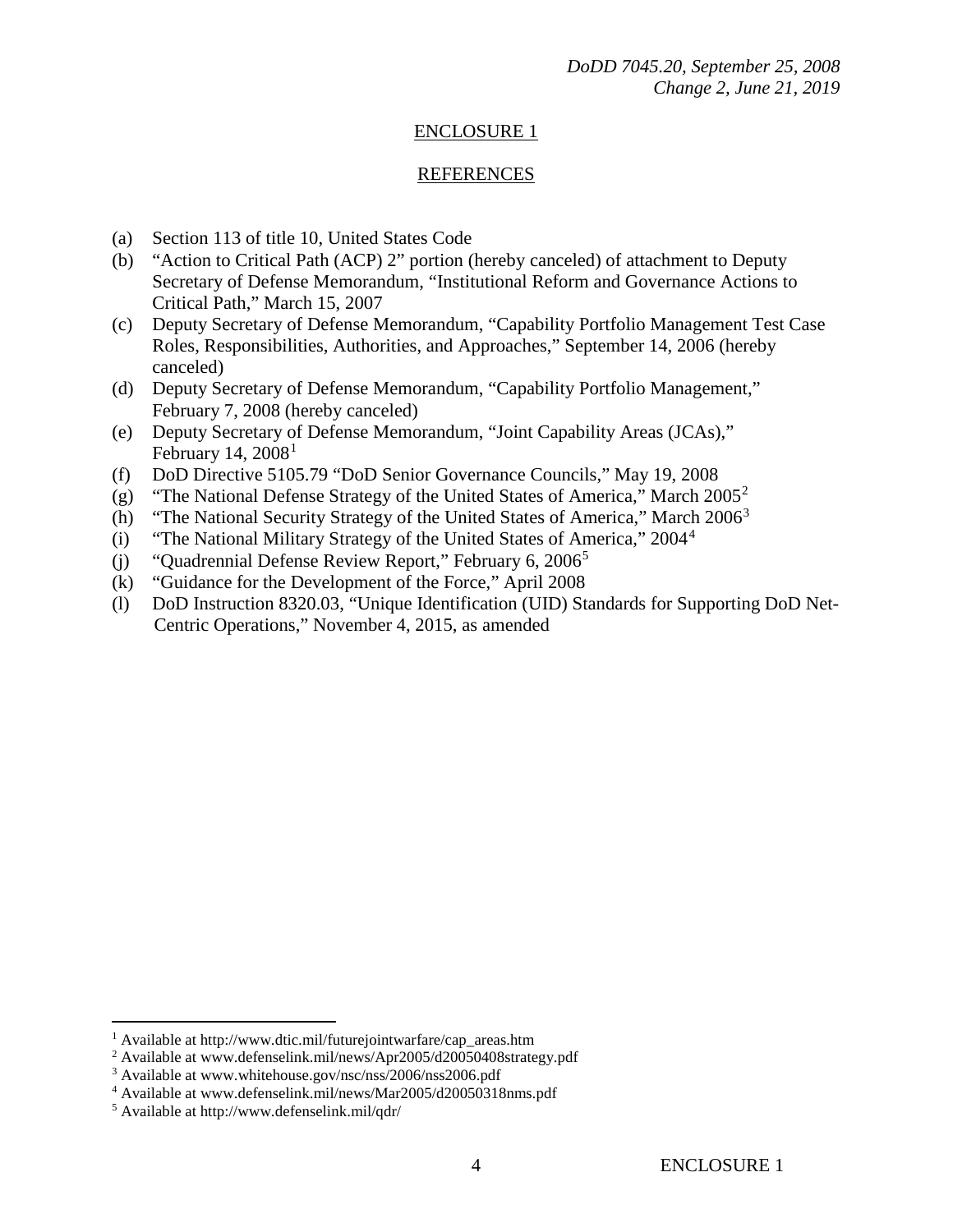## ENCLOSURE 2

# CAPABILITY PORTFOLIOS AND DSD DESIGNATED LEADS

## Table 1. Tier One JCAs and Capability Portfolios, Civilian and Military Leads for Capability Portfolios, SWarF Leads, Joint Staff Capability Portfolio Support, Functional Capability Boards

| <b>CAPABILITY</b><br><b>PORTFOLIO</b><br>AND TIER 1 JCA                                                                                                                                                                                                                                                                                                                                                                                                                                                                                                                                                                                                                                                                                                                                                                                                                                                                                                                                                                                                                                              | <b>CPM</b><br><b>CIVILIAN</b><br><b>LEAD</b> | <b>CPM</b><br><b>MILITARY</b><br><b>LEAD</b> | <b>SWarF</b><br>$LEAD*$                              | <b>CPM</b><br><b>JS</b><br>OPR* | <b>FUNCTIONAL</b><br><b>CAPABILITY</b><br>BOARDS* |
|------------------------------------------------------------------------------------------------------------------------------------------------------------------------------------------------------------------------------------------------------------------------------------------------------------------------------------------------------------------------------------------------------------------------------------------------------------------------------------------------------------------------------------------------------------------------------------------------------------------------------------------------------------------------------------------------------------------------------------------------------------------------------------------------------------------------------------------------------------------------------------------------------------------------------------------------------------------------------------------------------------------------------------------------------------------------------------------------------|----------------------------------------------|----------------------------------------------|------------------------------------------------------|---------------------------------|---------------------------------------------------|
| <b>COMMAND AND</b><br><b>CONTROL</b>                                                                                                                                                                                                                                                                                                                                                                                                                                                                                                                                                                                                                                                                                                                                                                                                                                                                                                                                                                                                                                                                 | DoD CIO                                      | Director, J-6                                | Director, J-6                                        | $J-3$                           | $J-6$                                             |
| <b>BATTLESPACE</b><br><b>AWARENESS</b>                                                                                                                                                                                                                                                                                                                                                                                                                                                                                                                                                                                                                                                                                                                                                                                                                                                                                                                                                                                                                                                               | USD(I)                                       | <b>USSTRATCOM</b>                            | <b>USSTRATCOM</b>                                    | $J-2$                           | $J-2$                                             |
| <b>NET CENTRIC</b>                                                                                                                                                                                                                                                                                                                                                                                                                                                                                                                                                                                                                                                                                                                                                                                                                                                                                                                                                                                                                                                                                   | DoD CIO                                      | <b>USSTRATCOM</b>                            | <b>USSTRATCOM</b>                                    | $J-6$                           | $J-6$                                             |
| <b>LOGISTICS</b>                                                                                                                                                                                                                                                                                                                                                                                                                                                                                                                                                                                                                                                                                                                                                                                                                                                                                                                                                                                                                                                                                     | USD(AT&L)                                    | <b>USTRANSCOM</b>                            | <b>USTRANSCOM</b>                                    | $J-4$                           | $J-4$                                             |
| The below boxes reference capability portfolios in interim phase through the Fiscal Year 2010 Program<br>Objective Memorandum.                                                                                                                                                                                                                                                                                                                                                                                                                                                                                                                                                                                                                                                                                                                                                                                                                                                                                                                                                                       |                                              |                                              |                                                      |                                 |                                                   |
| <b>BUILDING</b><br><b>PARTNERSHIPS</b>                                                                                                                                                                                                                                                                                                                                                                                                                                                                                                                                                                                                                                                                                                                                                                                                                                                                                                                                                                                                                                                               | USD(P)                                       | Director, J-5                                | Director, J-5                                        | N/A                             | $J-5$                                             |
| <b>PROTECTION</b>                                                                                                                                                                                                                                                                                                                                                                                                                                                                                                                                                                                                                                                                                                                                                                                                                                                                                                                                                                                                                                                                                    | USD(AT&L)                                    | Director, J-8                                | <b>USSTRATCOM</b>                                    | N/A                             | $J-8$                                             |
| <b>FORCE SUPPORT</b>                                                                                                                                                                                                                                                                                                                                                                                                                                                                                                                                                                                                                                                                                                                                                                                                                                                                                                                                                                                                                                                                                 | $USD(P\&R)$                                  | Director, J-8                                | Director, J-8                                        | N/A                             | $J-8$                                             |
| <b>FORCE</b><br><b>APPLICATION</b>                                                                                                                                                                                                                                                                                                                                                                                                                                                                                                                                                                                                                                                                                                                                                                                                                                                                                                                                                                                                                                                                   | USD(AT&L)<br>USD(P)                          | <b>JROC</b>                                  | Director, J-8<br><b>USSOCOM</b><br><b>USSTRATCOM</b> | $J-8$                           | $J-8$                                             |
| <b>CORPORATE</b><br><b>MANAGEMENT</b><br><b>AND SUPPORT</b>                                                                                                                                                                                                                                                                                                                                                                                                                                                                                                                                                                                                                                                                                                                                                                                                                                                                                                                                                                                                                                          | <b>DCMO</b>                                  | <b>DJS</b>                                   | N/A                                                  | N/A                             | N/A                                               |
| * As designated by the Chairman of the Joint Chiefs of Staff.<br>Legend:<br>DoD CIO<br>DoD Chief Information Officer<br>USD(AT&L)<br>Under Secretary of Defense (Acquisition, Technology, and Logistics)<br>Under Secretary of Defense (Intelligence)<br>USD(I)<br>Under Secretary of Defense (Policy)<br>USD(P)<br>Under Secretary of Defense (Personnel and Readiness)<br>$USD(P\&R)$<br><b>DCMO</b><br>Deputy Chief Management Officer<br>Director, Joint Staff<br><b>DJS</b><br>Joint Requirements Oversight Council<br><b>JROC</b><br>Joint Staff Intelligence Directorate<br>$J-2$<br>$J-3$<br>Joint Staff Operations Directorate<br>$J-4$<br>Joint Staff Logistics Directorate<br>$J-5$<br>Joint Staff Strategic Plans and Policy Directorate<br>$J-6$<br>Joint Staff Command, Control, Communications, and Computer Systems Directorate<br>$J-8$<br>Joint Staff Force Structure Resources and Assessment Directorate<br><b>OPR</b><br>Office of Primary Responsibility<br><b>USSOCOM</b><br>United States Special Operations Command<br><b>USSTRATCOM</b><br>United States Strategic Command |                                              |                                              |                                                      |                                 |                                                   |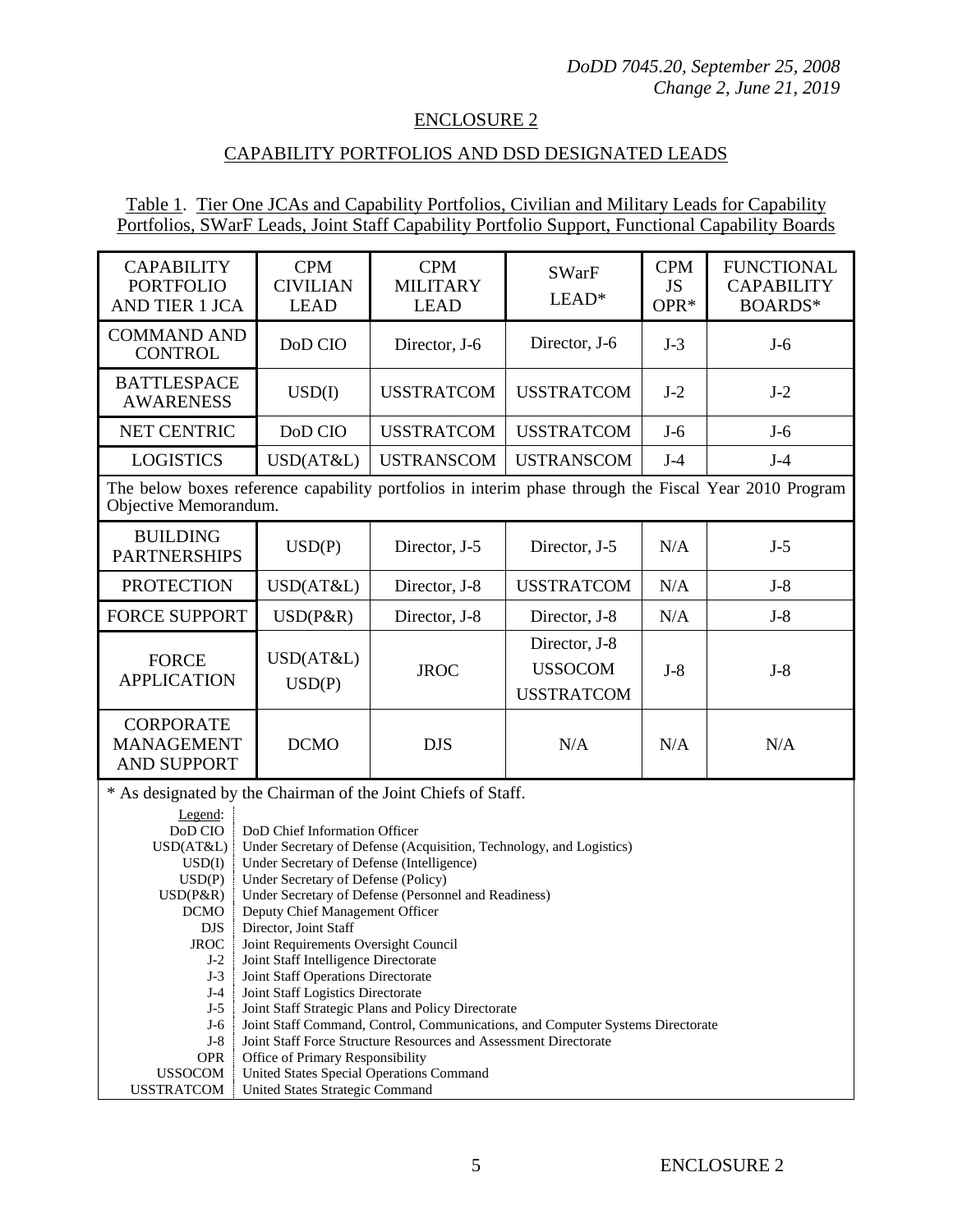#### ENCLOSURE 3

#### RESPONSIBILITIES

## 1. DIRECTOR OF COST ASSESSMENT AND PROGRAM EVALUATION (DCAPE). The DCAPE shall:

a. Align program elements (PEs) to Tier One JCAs and assign a lead JCA and corresponding CPM (for coordination purposes only) when PEs are mapped to more than one JCA.

 b. In consultation with the Under Secretary of Defense Comptroller/Chief Financial Officer; the Director, J-8/Joint Staff Force Structure Resources and Assessment Directorate; and other Components as necessary, establish an open and transparent process to resolve cross-portfolio issues of all types that cannot be resolved between CPMs, or between CPMs and the Components, and present options to the DMAG.

(1) Identify authoritative data sources for use in capability portfolio management.

 (2) Act as the Executive Secretariat to the DMAG and the Capability Portfolio Management Council.

2. HEADS OF THE DoD COMPONENTS. The Heads of the DoD Components shall:

a. Participate in capability portfolio forums.

 b. Ensure that their respective decision forums, processes, policies, and procedures support capability portfolio management.

c. Provide CPMs access to and visibility of pertinent information and internal processes required to support analytic activities and adequately advise the DMAG in a timely manner.

 d. Review CPM recommendations, assess them in light of existing statutory responsibilities and authorities, and ensure Component investments are aligned to these to the greatest extent possible; provide alternatives to the DMAG.

e. Assess execution of guidance and capability portfolio strategic plans and recommend changes, as required.

3. CHAIRMAN OF THE JOINT CHIEFS OF STAFF. The Chairman of the Joint Chiefs of Staff shall:

a. Recommend to the Deputy Secretary of Defense a Combatant Commander or Joint Staff flag officer to serve as the CPM military lead.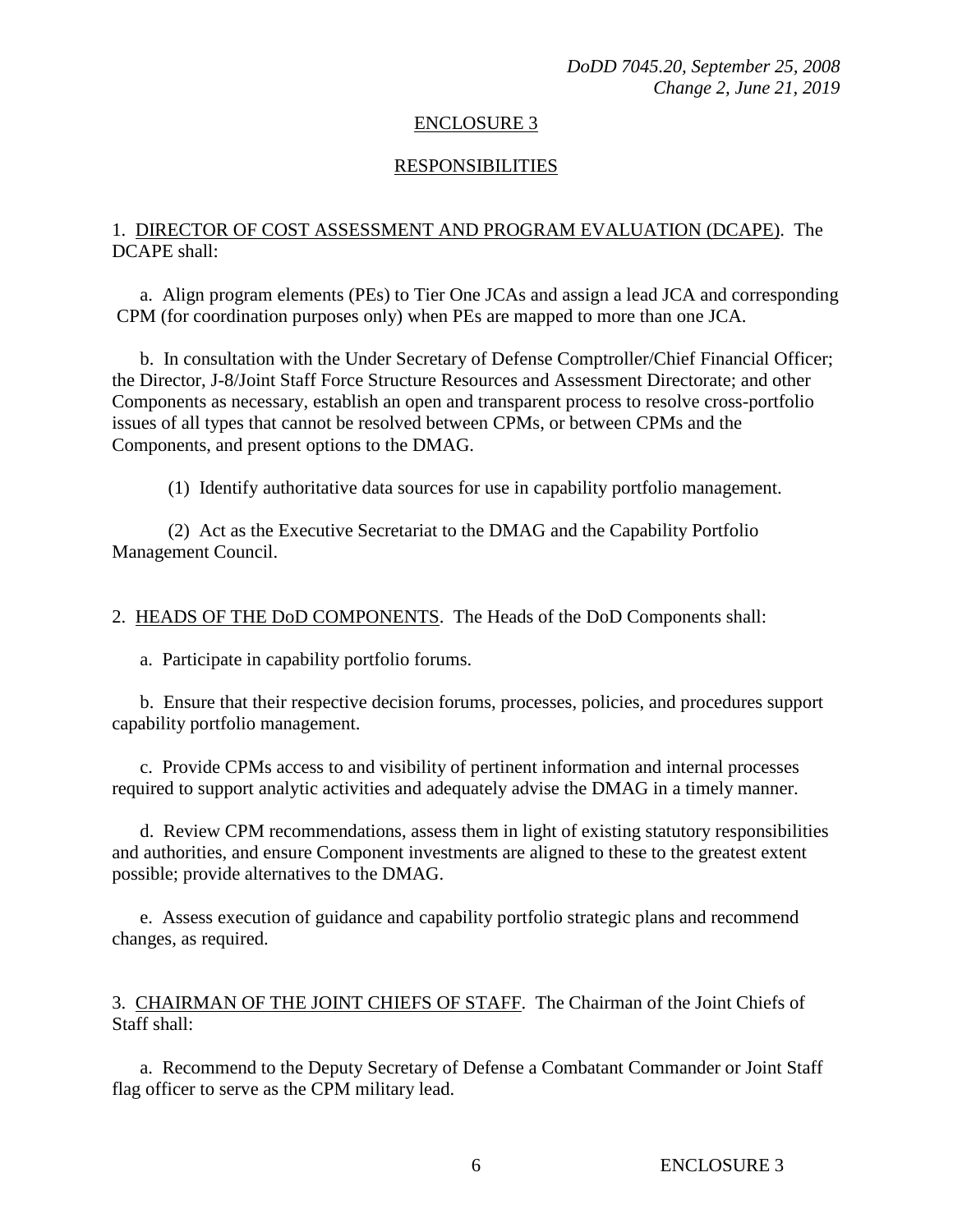b. Ensure that Joint Staff decision forums, processes, policies, and procedures support capability portfolio management. Work with CPMs to ensure they are value added to the JROC and Joint Capability Integration Development System (JCIDS) process.

 c. Develop and manage a process for SWarF participation in capability portfolio management that includes development and refinement of capability attributes to be used in shaping requirements.

 d. Develop and manage a process for prioritizing JCAs annually to inform options for crossportfolio trades.

e. Assess execution of national strategy, the Guidance for the Development of the Force (GDF) and capability portfolio strategic plans; recommend changes to the guidance or execution strategy through the Chairman's Risk Assessment.

4. CPMs. The CPMs shall:

 a. Provide recommendations or advice to appropriate DoD decision makers and forums regarding integration, coordination, and synchronization of capability requirements to capability investments. Evaluate capability demand (both warfighting and non-warfighting) against resource constraints, identify and assess risks, and suggest capability trade-offs within their capability portfolio to the Heads of the DoD Components, and to the DMAG through the following activities.

 (1) Establish and maintain a capability portfolio strategic plan in support of national strategy using the National Defense Strategy, National Security Strategy, National Military Strategy, Strategic Defense Review, and Guidance for the Development of the Force (References  $(g)$  through  $(k)$ ).

 (2) Provide recommendations on capability and capacity risk and priority areas to SWarFs, the Joint Staff, and other appropriate forums for consideration in capability attribute development and the prioritization of capabilities.

(3) Develop capability portfolio planning guidance for inclusion in Reference (k).

 (4) Provide programming, budgeting, and acquisition advice to the Heads of the DoD Components.

 (5) Provide the DMAG with independent programmatic recommendations and cross-Component perspectives on planned and proposed capability investments.

 (6) Assess the execution of guidance, capability portfolio strategic plans, and programs; recommend appropriate changes, as required.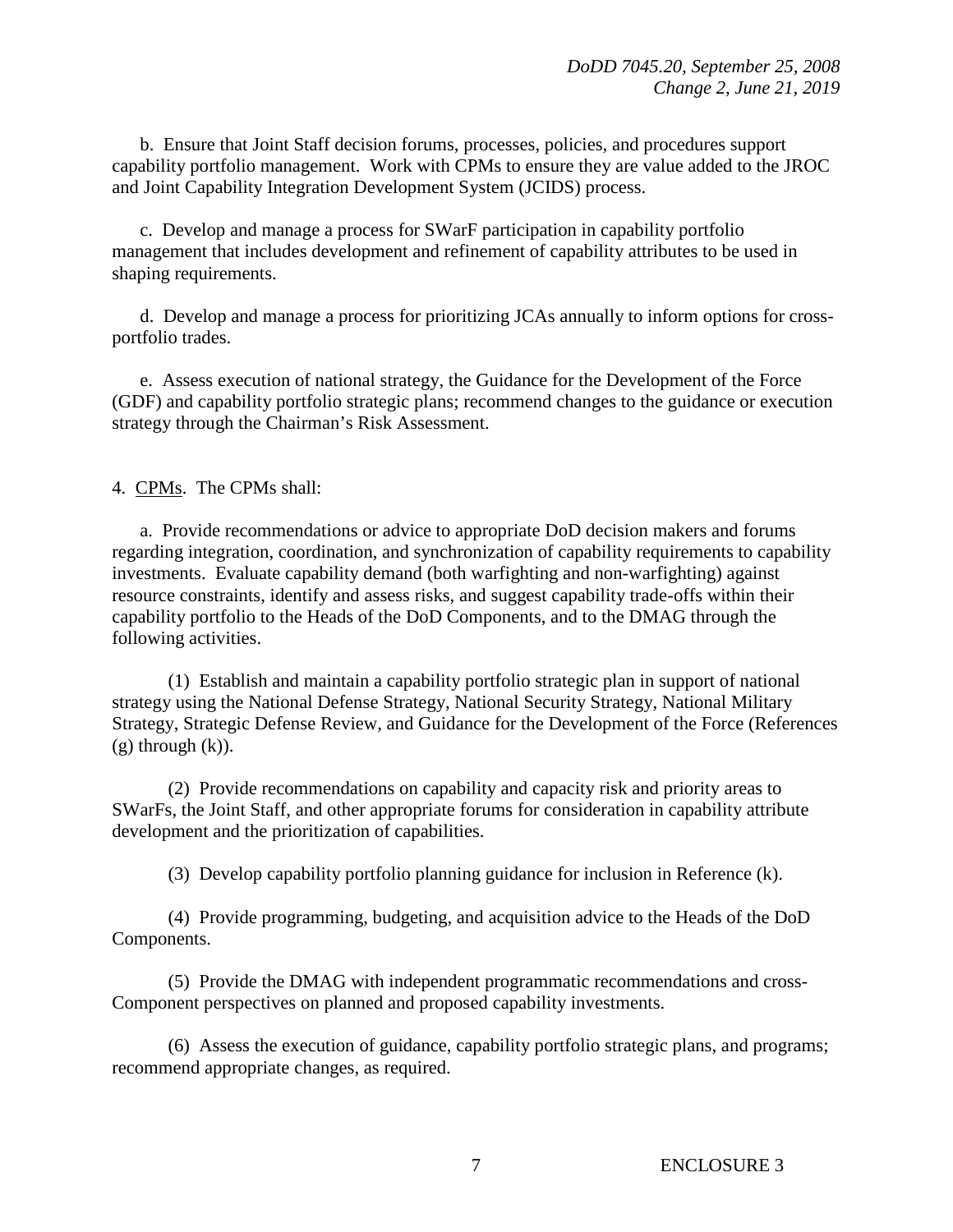(7) Identify capability and capacity mismatches, evaluate alternatives for addressing them, and recommend approaches to the Heads of the DoD Components, the JROC, and the DAWG to meet the capability requirements.

 (8) Conduct, in coordination with the Functional Capability Boards, portfolio-wide planning, management, and assessments of inputs to and outputs from the capability portfolio; make recommendations to the Heads of the DoD Components and the DMAG to ensure that approved capability solutions (including legacy, planned, and programmed capabilities) are developed and implemented in a timely, coordinated, and interoperable manner.

- b. Serve on the Capability Portfolio Management Council.
- c. Establish or identify an existing portfolio-level governance forum for each portfolio.

# 5. CAPABILITY PORTFOLIO MANAGEMENT COUNCIL. The Capability Portfolio Management Council shall:

- a. Consist of each CPM co-lead or his or her designated representative.
- b. Present to the DMAG unresolved issues involving:
	- (1) Management and administrative efforts.
	- (2) Proposed capability portfolio management business rules.
	- (3) Proposed program elements to capability portfolio realignments.
	- (4) Proposed JCAs to capability portfolio realignments.

(5) Other issues, as requested by Council members or as directed by *the DMAG, related* to the management of capability portfolios.